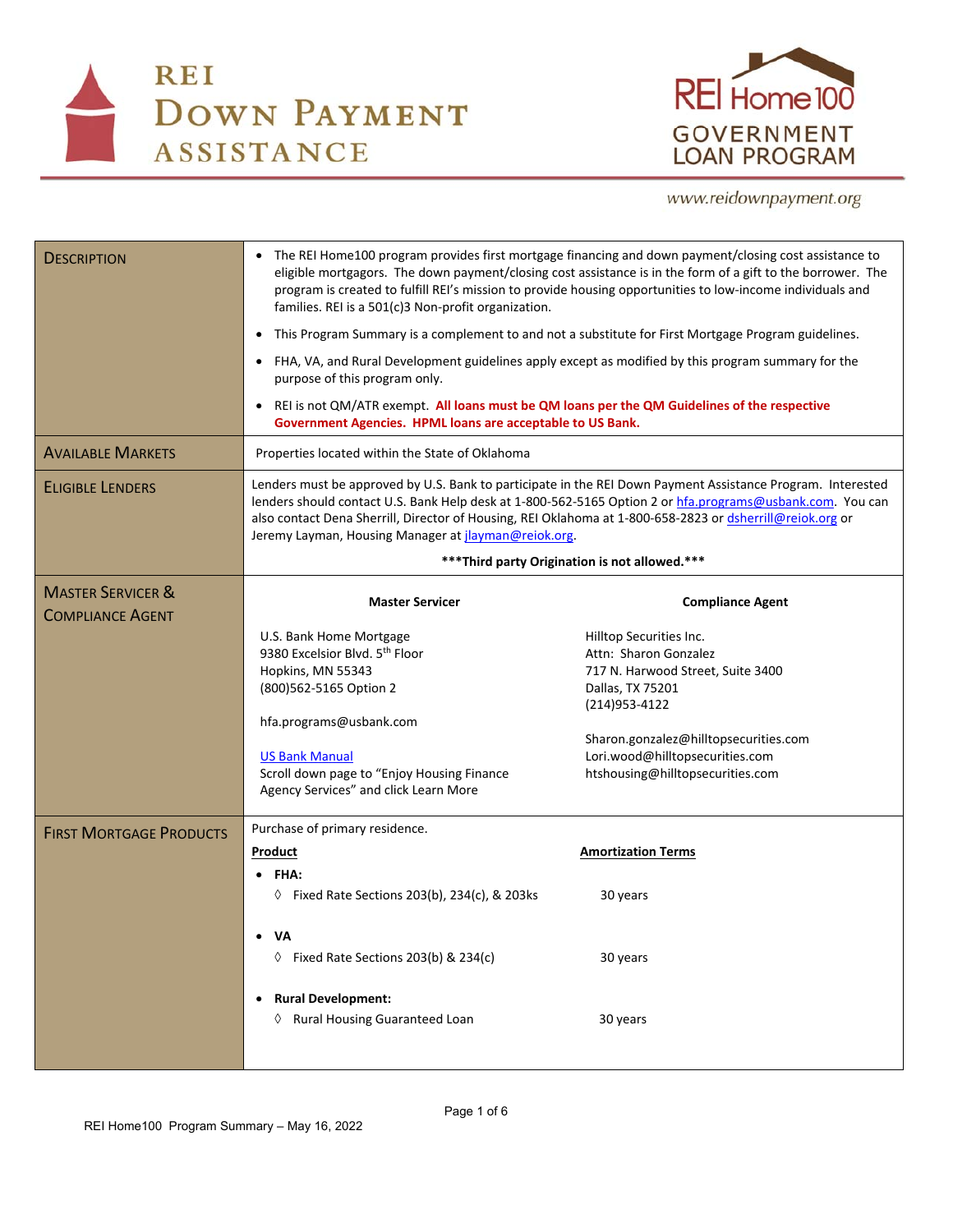| <b>FIRST LOAN INTEREST RATES</b> | Interest rates will be reviewed daily and will be set for certain products as the market<br>permits; however, rates may not be available on a given day depending on the market.                                                                                                                                                                                                                                                                            |  |  |  |  |
|----------------------------------|-------------------------------------------------------------------------------------------------------------------------------------------------------------------------------------------------------------------------------------------------------------------------------------------------------------------------------------------------------------------------------------------------------------------------------------------------------------|--|--|--|--|
|                                  | REI will post First Mortgage interest rates by 9:00 a.m. CST daily. All loans must be delivered and purchased<br>by U.S. Bank within 60 days of rate lock. A one-time extension can be purchased at the following rates:                                                                                                                                                                                                                                    |  |  |  |  |
|                                  | 7 days is .06250%<br>$\bullet$                                                                                                                                                                                                                                                                                                                                                                                                                              |  |  |  |  |
|                                  | 15 days is 0.12500%                                                                                                                                                                                                                                                                                                                                                                                                                                         |  |  |  |  |
|                                  | 22 days is 0.18750%                                                                                                                                                                                                                                                                                                                                                                                                                                         |  |  |  |  |
|                                  | 30 days is 0.25000%                                                                                                                                                                                                                                                                                                                                                                                                                                         |  |  |  |  |
|                                  | This information will be posted on the daily rate sheet. Rates can be subject to intra-day pricing changes.                                                                                                                                                                                                                                                                                                                                                 |  |  |  |  |
|                                  | The Extension form can be found on the Lender Portal at www.reihome100.org. Please complete form and<br>email to Hilltop Securities at htshousing@hilltopsecurities.com                                                                                                                                                                                                                                                                                     |  |  |  |  |
| <b>DOWN PAYMENT ASSISTANCE</b>   | The down payment assistance is in the form of a gift and based on a percentage of the total first mortgage<br>$\bullet$<br>loan amount.                                                                                                                                                                                                                                                                                                                     |  |  |  |  |
|                                  | Amount of assistance is 3.0%, 3.5%, 4.0%, or 5% of total first mortgage loan amount (determined by the<br>$\bullet$<br>lender and availability). The REI Lender Portal will round to the nearest dollar.                                                                                                                                                                                                                                                    |  |  |  |  |
|                                  | The funds can be used to fund up to 100% of the Borrower's cash requirement to close, including the down<br>$\bullet$<br>payment, closing costs, pre-paid items and other related Mortgage Loan fees and expenses. No portion of<br>the gift funds can be paid to the Borrower unless the Borrower is being reimbursed for an overage of<br>his/her earnest money and pre-paid items to the extent the minimum Borrower contribution has been<br>satisfied. |  |  |  |  |
|                                  | Down payment assistance funds cannot be used to pay the difference between the sales price and the<br>$\bullet$<br>appraised value.                                                                                                                                                                                                                                                                                                                         |  |  |  |  |
|                                  | The lender must receive a compliance approval from the Compliance Agent, Hilltop Securities to be eligible<br>$\bullet$<br>for purchase by the Servicer.                                                                                                                                                                                                                                                                                                    |  |  |  |  |
|                                  | REI will table fund the Gift Funds at closing<br>٠                                                                                                                                                                                                                                                                                                                                                                                                          |  |  |  |  |
| <b>BORROWER ELIGIBILITY</b>      | Borrower does NOT have to be a First-Time Homebuyer.<br>$\bullet$                                                                                                                                                                                                                                                                                                                                                                                           |  |  |  |  |
|                                  | Non-occupying co-signors are permitted - co-signors cannot be on the mortgage or take title to the<br>$\bullet$<br>property.                                                                                                                                                                                                                                                                                                                                |  |  |  |  |
|                                  | Non-occupying co-borrowers are NOT permitted.<br>$\bullet$                                                                                                                                                                                                                                                                                                                                                                                                  |  |  |  |  |
| <b>PROPERTY TYPE</b>             | 1-2 Units, including condominiums and PUDs - Condos (see below)<br>٠                                                                                                                                                                                                                                                                                                                                                                                        |  |  |  |  |
|                                  | Co-ops are NOT permitted<br>٠                                                                                                                                                                                                                                                                                                                                                                                                                               |  |  |  |  |
|                                  | Manufactured Housing (FHA Only) - Multi-section Only<br>٠                                                                                                                                                                                                                                                                                                                                                                                                   |  |  |  |  |
|                                  | Must follow FHA Manufactured Housing Guidelines and US Bank Manufactured Housing Guidelines as<br>posted on the US Bank Website                                                                                                                                                                                                                                                                                                                             |  |  |  |  |
|                                  | Refer to the US Bank HFA Lending Guide 800: Condominium Project Review sections 810 and 812 for all<br>U.S. Bank condo requirements and the REI DPA Program for additional Condo eligibility details.                                                                                                                                                                                                                                                       |  |  |  |  |
|                                  | US Bank Website (scroll down to Housing Finance Agency Services to access the guidelines)                                                                                                                                                                                                                                                                                                                                                                   |  |  |  |  |
|                                  |                                                                                                                                                                                                                                                                                                                                                                                                                                                             |  |  |  |  |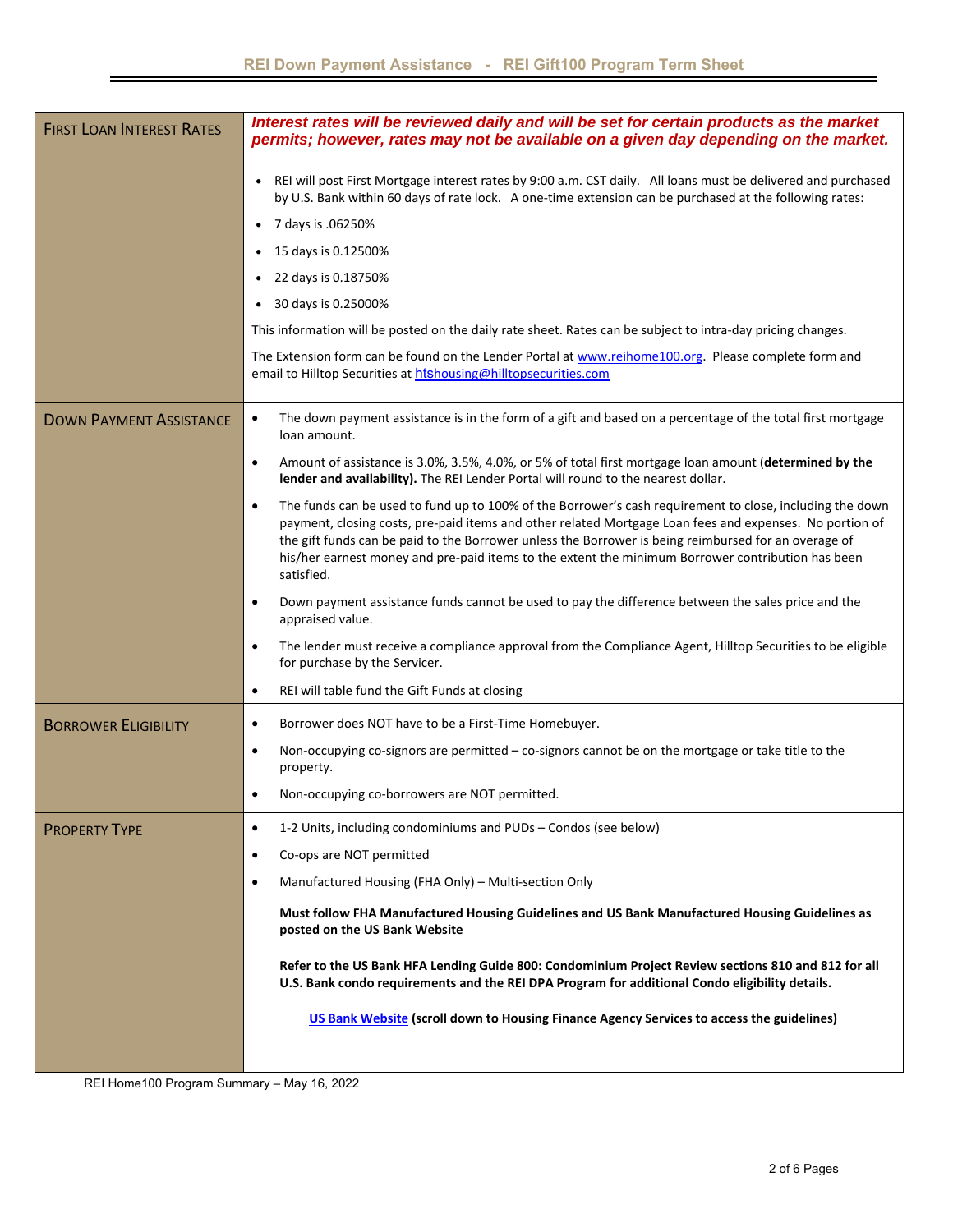| <b>INCOME LIMITS</b>                            | FHA & VA - The borrower's qualifying income must not exceed Program Income Limits. Limits are listed in<br>$\bullet$<br>Exhibit A attached hereto.                                                 |                                                                                                                                                                                                                                                                                                                                                                                                                                                                                                                                                           |                               |             |                          |                      |  |
|-------------------------------------------------|----------------------------------------------------------------------------------------------------------------------------------------------------------------------------------------------------|-----------------------------------------------------------------------------------------------------------------------------------------------------------------------------------------------------------------------------------------------------------------------------------------------------------------------------------------------------------------------------------------------------------------------------------------------------------------------------------------------------------------------------------------------------------|-------------------------------|-------------|--------------------------|----------------------|--|
|                                                 | Rural Development Loans - Income is based on Adjusted Household Income per Rural Development's<br>$\bullet$<br>Guidelines. Note: There is no longer an interest rate cap on RD loans.              |                                                                                                                                                                                                                                                                                                                                                                                                                                                                                                                                                           |                               |             |                          |                      |  |
|                                                 | Lenders will be responsible for ensuring that the income meets program guidelines.                                                                                                                 |                                                                                                                                                                                                                                                                                                                                                                                                                                                                                                                                                           |                               |             |                          |                      |  |
| UNDERWRITING                                    | Loans may be underwritten through an automated underwriting System (DU or LP) - Rural Development Loans<br>(GUS). Source of funds should be Non-Seller funded Non-Profit (not a government agency) |                                                                                                                                                                                                                                                                                                                                                                                                                                                                                                                                                           |                               |             |                          |                      |  |
| <b>CREDIT SCORE</b>                             | <b>Automated Underwriting</b>                                                                                                                                                                      |                                                                                                                                                                                                                                                                                                                                                                                                                                                                                                                                                           |                               |             |                          |                      |  |
| <b>DTI</b>                                      | <b>Maximum DTI</b><br><b>Product Type</b><br><b>Property Type</b><br><b>Minimum FICO</b>                                                                                                           |                                                                                                                                                                                                                                                                                                                                                                                                                                                                                                                                                           |                               |             | <b>Required Reserves</b> |                      |  |
|                                                 |                                                                                                                                                                                                    |                                                                                                                                                                                                                                                                                                                                                                                                                                                                                                                                                           | DU, LPA, GUS                  |             |                          |                      |  |
|                                                 | <b>FHA</b>                                                                                                                                                                                         | $1 - 2$ Units                                                                                                                                                                                                                                                                                                                                                                                                                                                                                                                                             | 640                           | 45%         |                          |                      |  |
|                                                 |                                                                                                                                                                                                    | Condos/Townhomes                                                                                                                                                                                                                                                                                                                                                                                                                                                                                                                                          |                               |             |                          |                      |  |
|                                                 |                                                                                                                                                                                                    | 1-2 Units                                                                                                                                                                                                                                                                                                                                                                                                                                                                                                                                                 | 680                           | 45.01 - 50% |                          |                      |  |
|                                                 |                                                                                                                                                                                                    | Condos/Townhomes                                                                                                                                                                                                                                                                                                                                                                                                                                                                                                                                          |                               |             |                          | As determined by DU, |  |
|                                                 |                                                                                                                                                                                                    | <b>Manufactured Homes</b>                                                                                                                                                                                                                                                                                                                                                                                                                                                                                                                                 | 680                           | 45%         | LPA, GUS                 |                      |  |
|                                                 |                                                                                                                                                                                                    |                                                                                                                                                                                                                                                                                                                                                                                                                                                                                                                                                           |                               |             |                          |                      |  |
|                                                 |                                                                                                                                                                                                    |                                                                                                                                                                                                                                                                                                                                                                                                                                                                                                                                                           |                               |             |                          |                      |  |
|                                                 | VA                                                                                                                                                                                                 | 1-2 Units                                                                                                                                                                                                                                                                                                                                                                                                                                                                                                                                                 | 640                           | 45%         |                          | As determined by DU, |  |
|                                                 | USDA/RD                                                                                                                                                                                            | Condos/Townhomes                                                                                                                                                                                                                                                                                                                                                                                                                                                                                                                                          |                               |             | LPA or GUS               |                      |  |
|                                                 | <b>Manual Underwriting</b><br><b>Maximum Ratios</b>                                                                                                                                                |                                                                                                                                                                                                                                                                                                                                                                                                                                                                                                                                                           |                               |             |                          | Minimum              |  |
|                                                 | <b>Product Type</b>                                                                                                                                                                                | <b>Property Type</b>                                                                                                                                                                                                                                                                                                                                                                                                                                                                                                                                      | <b>Minimum</b><br><b>FICO</b> | Housing     | <b>Total Debt</b>        | Required             |  |
|                                                 |                                                                                                                                                                                                    |                                                                                                                                                                                                                                                                                                                                                                                                                                                                                                                                                           |                               |             |                          | <b>Reserves</b>      |  |
|                                                 | <b>FHA</b>                                                                                                                                                                                         | <b>NOT ALLOWED</b>                                                                                                                                                                                                                                                                                                                                                                                                                                                                                                                                        |                               |             |                          |                      |  |
|                                                 |                                                                                                                                                                                                    |                                                                                                                                                                                                                                                                                                                                                                                                                                                                                                                                                           |                               |             |                          |                      |  |
|                                                 | <b>USDA</b>                                                                                                                                                                                        | 1-2 Units<br>Condos/Townhomes                                                                                                                                                                                                                                                                                                                                                                                                                                                                                                                             | 640                           | 29%         | 41%                      | $\overline{2}$       |  |
|                                                 | VA                                                                                                                                                                                                 | 1-2 Units<br>Condos/Townhomes                                                                                                                                                                                                                                                                                                                                                                                                                                                                                                                             | 640                           | N/A         | 41%                      | $\overline{2}$       |  |
|                                                 | $\bullet$<br>٠                                                                                                                                                                                     | Loans may only be manually underwritten for erroneous, inaccurate, or insufficient credit. Loans must comply<br>with the requirements of the FHA, VA, or USDA/RD guidelines per the selected product. This includes but is not<br>limited to the following requirements:<br>Not allowed on: FHA Loans or Manufactured Loans<br>If the HFA, VA, or USDA/RD require more in reserves than listed in the LTV / DTI / FICO tables above; the<br>greater number of months must be documented.<br>For maximum DTI and FICO refer to the DTI / FICO table above. |                               |             |                          |                      |  |
| <b>INTERESTED PARTY</b><br><b>CONTRIBUTIONS</b> |                                                                                                                                                                                                    | Determined by the First Mortgage Program selected.                                                                                                                                                                                                                                                                                                                                                                                                                                                                                                        |                               |             |                          |                      |  |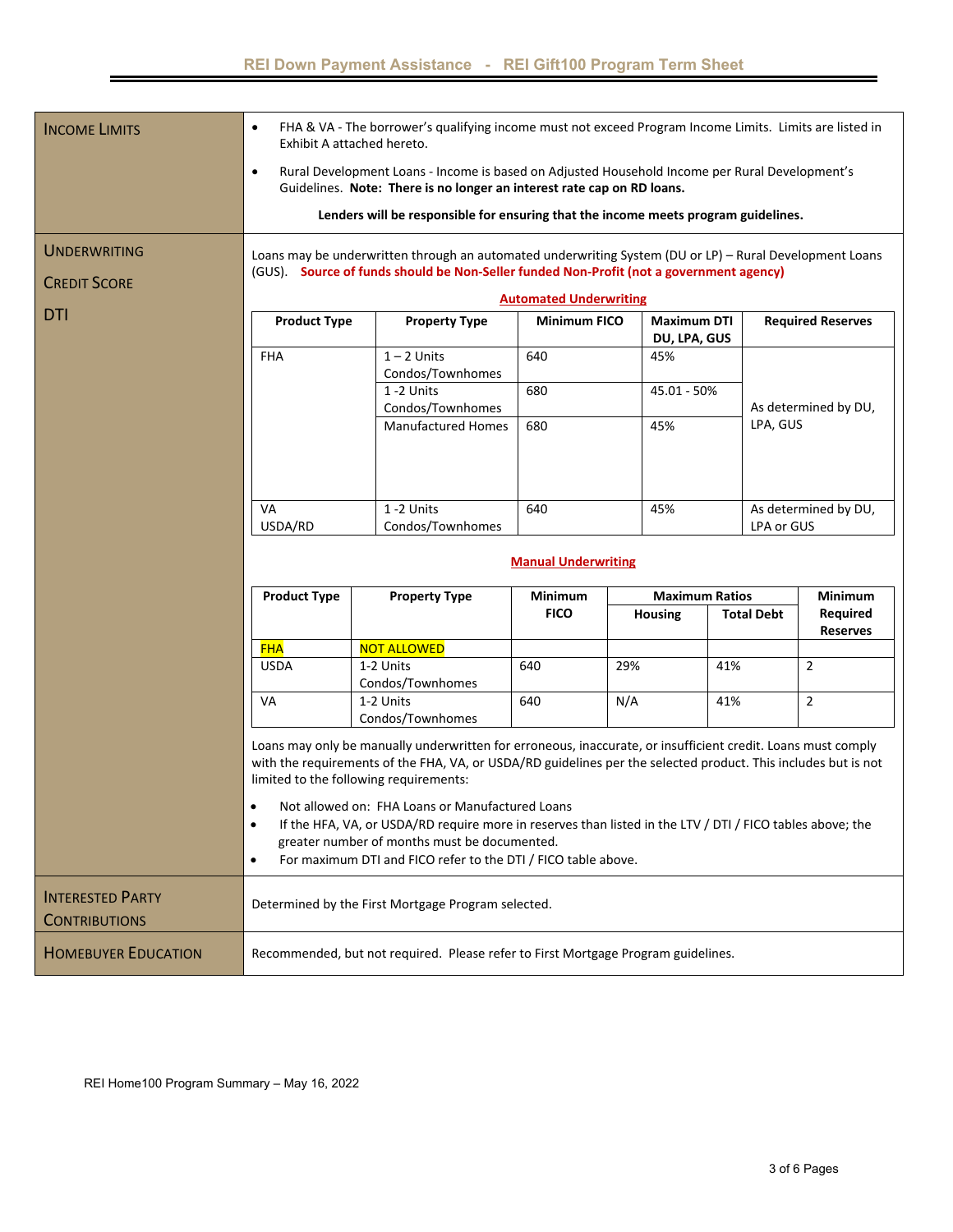|                                              | <b>Type</b>                                                                                                                                                                                          | Amount                                                       | <b>Service Provider</b>                                                                                                                                                                                                                                                                                                                                                                                                                  |
|----------------------------------------------|------------------------------------------------------------------------------------------------------------------------------------------------------------------------------------------------------|--------------------------------------------------------------|------------------------------------------------------------------------------------------------------------------------------------------------------------------------------------------------------------------------------------------------------------------------------------------------------------------------------------------------------------------------------------------------------------------------------------------|
|                                              | Loan Origination Fee                                                                                                                                                                                 | Usual and customary                                          | Lender                                                                                                                                                                                                                                                                                                                                                                                                                                   |
|                                              | <b>SRP</b>                                                                                                                                                                                           | 1.5% or 2.5% depending on<br>available programs at rate lock | Lender                                                                                                                                                                                                                                                                                                                                                                                                                                   |
|                                              | Investor Fee Funding Fee                                                                                                                                                                             | \$400.00                                                     | Lender                                                                                                                                                                                                                                                                                                                                                                                                                                   |
|                                              | <b>Investor Tax Service Fee</b>                                                                                                                                                                      | \$80.00                                                      | Lender                                                                                                                                                                                                                                                                                                                                                                                                                                   |
|                                              | Code Compliance Fee                                                                                                                                                                                  | \$185.00 - Paid at closing                                   | <b>Hilltop Securities</b><br>Attn: Sharon Gonzales<br>717 N. Harwood Street, Suite 3400<br>Dallas, TX 75201<br>(214) 953-4122                                                                                                                                                                                                                                                                                                            |
| <b>LOAN PURCHASE AND</b><br><b>SERVICING</b> | $\bullet$<br>confirmation, less any fees, plus the applicable Service Release Premium.<br>$\bullet$<br>$\bullet$<br><b>Loan Files</b><br>Delivered on-line through US Bank's Doc<br>Velocity Portal. |                                                              | U.S. Bank will purchase the first mortgage loan at a rate and price reflected on the Mortgage Commitment<br>Lender will be required to register and assign the First Mortgages using MERS to U.S. Bank.<br>All loans will be sold to U.S. Bank and should be mailed to the following addresses respectively:<br><b>Collateral Packages</b><br>US Bank Home Mortgage<br>Attn: Note Vault<br>5 <sup>th</sup> Floor<br>9830 Excelsior Blvd. |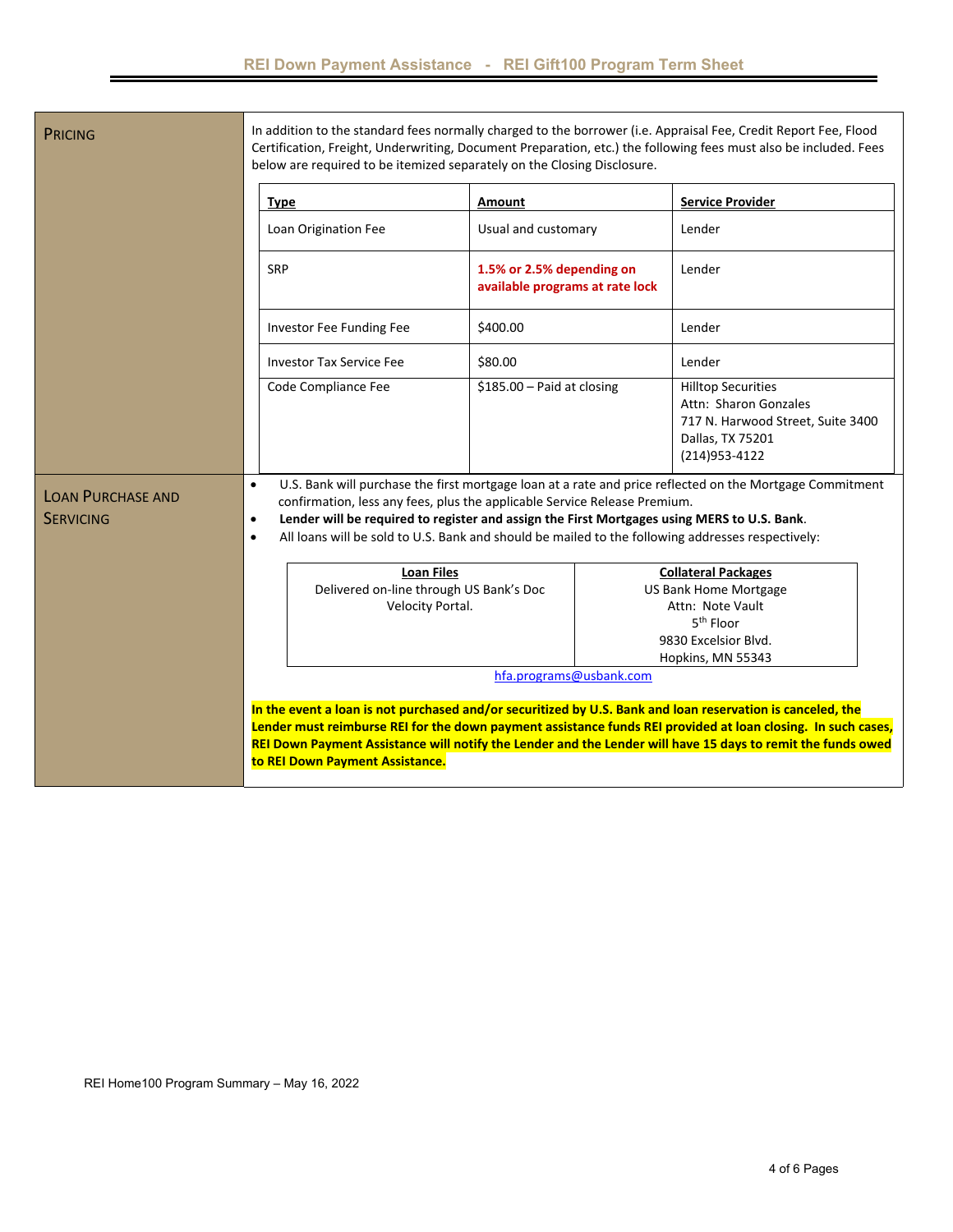LOCKING A LOAN, APPROVAL PROCESS, FUNDING & **CLOSING** Lenders must fund the First Mortgage Loans at loan closing. All loans are locked, approved, DPA funds requested, and post-closing documents uploaded through the REI Home100 Lender Portal at reihome100.org. The lender portal opens at 9:00 a.m. and closes at 6:00 p.m. CST. **Locking/Approval of DPA**  Upload/complete the following: Pre‐Closing Checklist Loan Application Purchase Contract Signed Underwriter 1008 or Transmittal Form **Funding of DPA**  REI will table fund the gift funds at closing. **REI must review and approve the closing disclosure at least 1 (one) business day prior to the lender disclosing**  to the borrower. Upload/complete the following: Funding Checklist Funding Request Form Commitment Letter Notice of Down Payment Assistance Grant (Gift Letter) Wiring Instructions Final Closing Disclosure **Post‐Closing Documentation**  The first mortgage loan will **not** be purchased by US Bank until the Post‐closing documents have been uploaded, reviewed, and cleared by Hilltop Securities. Upload/complete the following: Post‐Closing Checklist Final executed Closing Disclosure Final executed 1003 Copy of executed Gift Letter Check to Hilltop Securities for \$185.00 (this should be paid from title at closing – if not, please send the check directly to Hilltop Securities (address is on the first page of this Program Summary) If you have additional questions, please contact us at reidpa@reiok.org